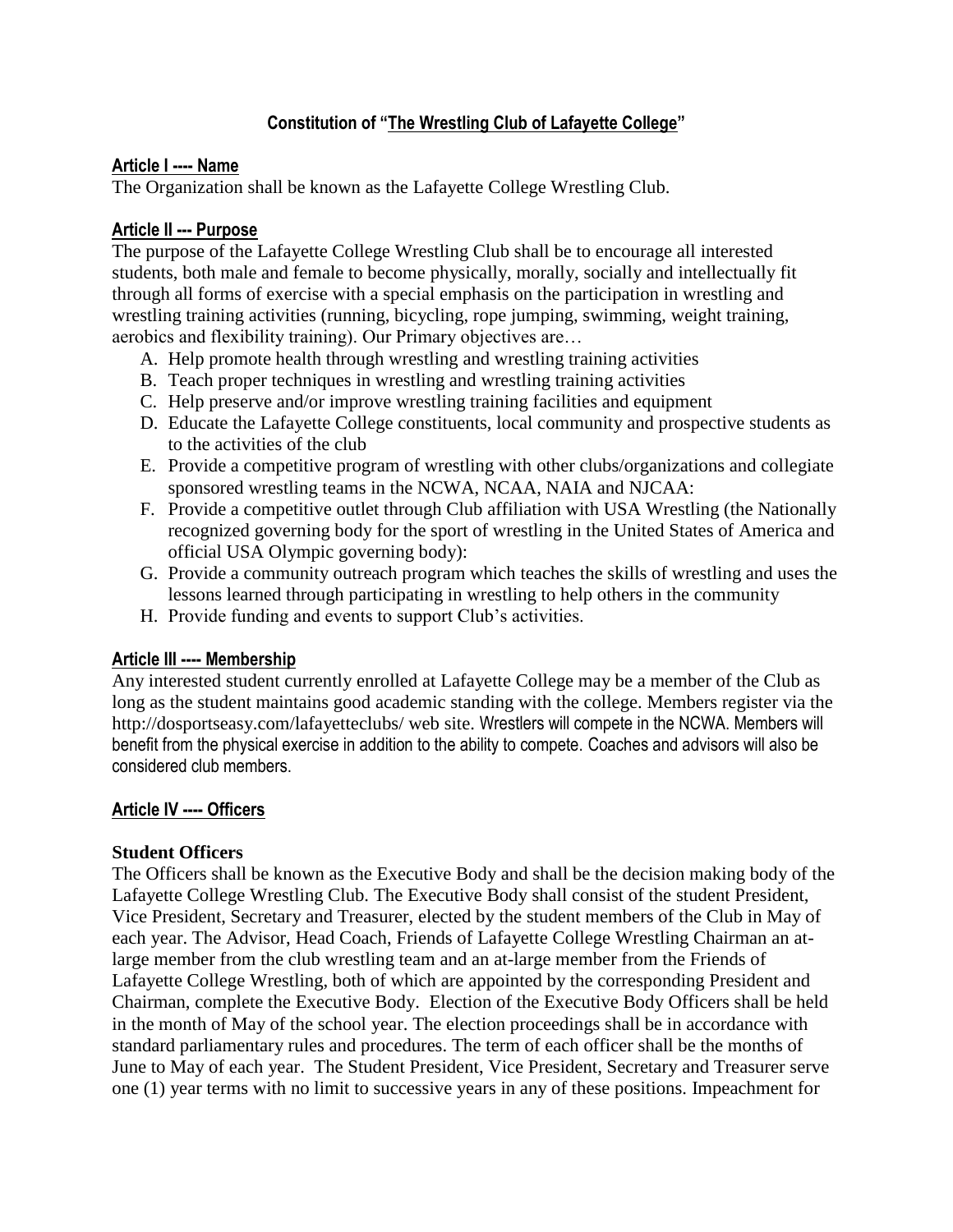all positions shall be decided by a vote of the executive body. Should any Officer/member resign or leave office, succession shall be decided by the Executive Body at the next regularly scheduled meeting. Team captains may not vote unless they also occupy and executive position. The Friends of Lafayette College Wrestling Chairman and members at-large serve a three (3) year term. The Faculty Advisor and Head Coach are permanent positions subject to annual review by the Executive Committee and the Wrestling Club.

## **President**

- 1. Serve as our Program Chair- liaison with the Office of Student Involvement and Leadership.
- 2. Delegate responsibility among officers and club members.
- 3. Follow rules and regulations in the Club Sports Policy Manual and inform all club members of policies and procedures. Be present at all scheduled meetings held by the Director of Recreation Services.
- 4. Inform all club members of the contents of the club constitution.
- 5. Adhere to all College and department deadlines.
- 6. Act as a liaison between the club team and the Director of Recreation Services.
- 7. Oversee the treasurer to ensure that the club is staying within its budget.
- 8. Submit a schedule of contests using the Schedules & Itinerary Form at the beginning of each year and provide updates as they occur.
- 9. Arrange for matches between the club and opponents within or outside of a league in the absence of a coach.
- 10. If applicable, check the club sport's mailbox at least once per week.
- 11. Conduct officer elections at least once per year.
- 12. Familiarize the next president and officers with club sport policies and procedures.

# **Vice President**

- 1. Preside over club meetings and business during the President's absence.
- 2. Serve as the primary safety officer or risk manager.
- 3. Submit an Emergency Phone List at the beginning of each academic year and provide updates as they occur.
- 4. Develop and communicate an emergency action plan for your club for practice, competition and travel.
- 5. Show proof of CPR certification for the designated number of officers and coach (when required).
- 6. Arrange travel for club competitions and officials in the absence of a coach.
- 7. Make sure the practice and facility venue are inspected for safety and report all issues to the Director of Recreation Services. (In some cases, this may mean assuring the proper safety personnel is in place before starting practice or a game).

# **Secretary**

- 1. Attend all club meetings and record minutes.
- 2. Conduct correspondence for the club.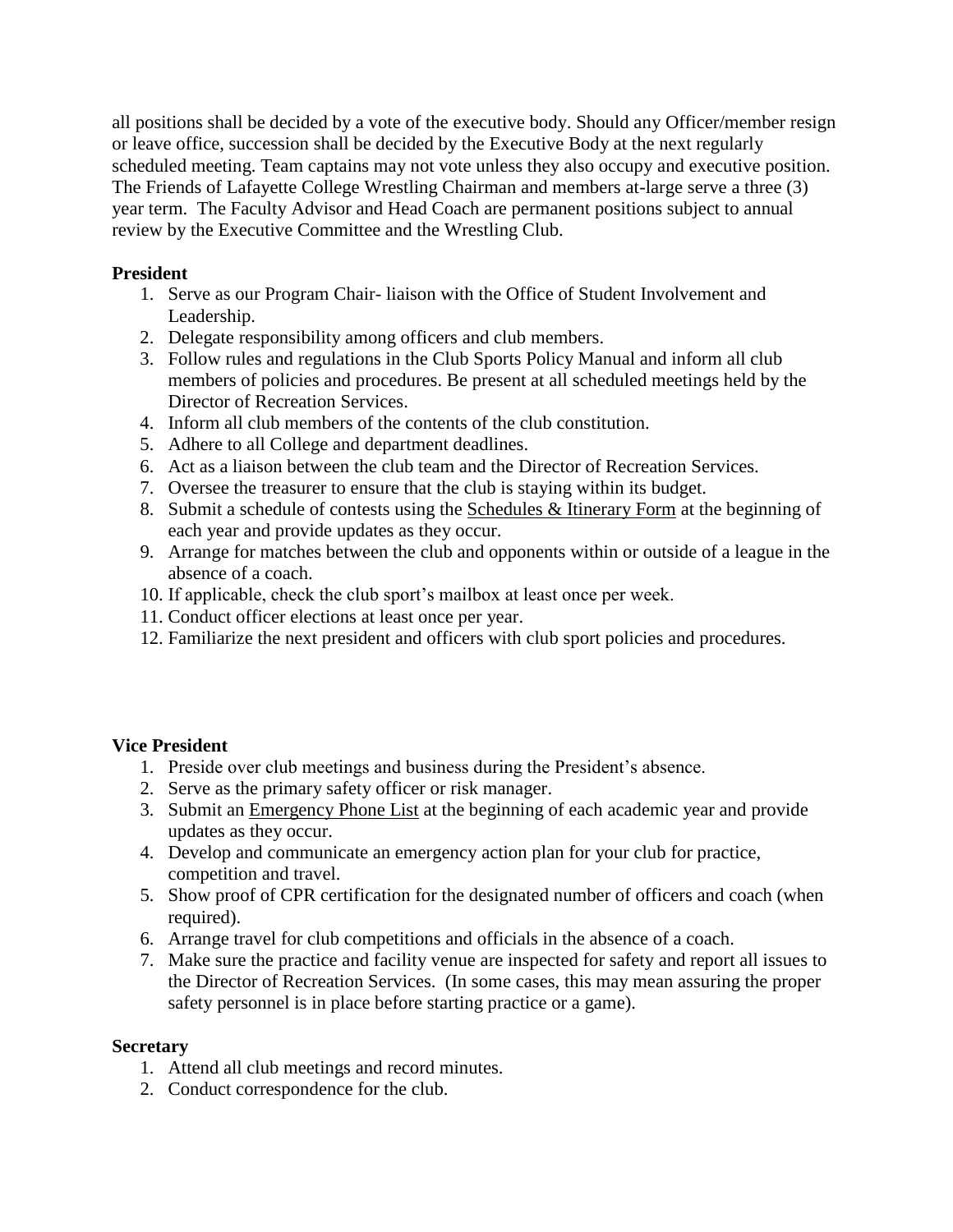- 3. Develop ideas for fundraising activities, correspondence with alumni and recruiting members to participate in the College's phone-a-thon.
- 4. In the absence of a coach, record competition results and submit rosters and schedules to the Department of Recreation Services.

## **Treasurer**

- 1. Collect dues (if required) and keep accurate record of all club transactions.
- 2. Work with the President to prepare the budget request.
- 3. Act as the main liaison to the Director of Recreation Services and Director of Student Activities on all financial transactions including purchase orders, check requests, deposits, payment of officials, coaches, etc.
- 4. Adhere to all financial policies and procedures in the Club Sports Manual.

# **Head Wrestling Coach**

May vote and is considered part of the executive body. Works in cooperation with the Club Officers, Assistant Coaches, director of Wrestling and the Advisor on the following:

- 1. Plan and execute each practice and overall teaching and training plan including the Pre-Season, In-Season and Off-Season.
- 2. Hire all assistant coaches with approval of the Wrestling Club/Executive Body and manage and evaluate them each year.
- 3. Set the tone for winning wrestling.
- 4. Assist the Director of Wrestling with recruiting; meet management, team travel, weight training and fitness.
- 5. Achieve CPR/AED certification and First Aid Training or Certification along with gaining USA Wrestling Bronze certification as made available by the Wrestling Club. Silver certification is the eventual goal.
- 6. Schedule with the Wrestling Club President monthly meetings and attend all monthly meetings of the Wrestling Club.
- 7. Follow all Policies and Procedures of the Forks Township Wrestling Committee and all rules and regulations concerning the use of Lafayette College Wrestling Club facility.
- 8. Attend Club Sports meetings held by the Director of Recreation Services.
- 9. Follow all policies outlined under COACHES in the Sports Club manual.

# **Director of Wrestling and Assistant Wrestling Coach**

May not vote and is not a member of the executive body. Work in cooperation with the Head Coach and Assistant Coaches to accomplish the following:

Coaching responsibilities include:

- 1. Assist the Head Coach with planning each practice and executing the overall teaching plan.
- 2. Assist the Head Coach with any other duties assigned.
- 3. Set the tone for winning wrestling.
- 4. Achieve ARC CPR certification along with gaining USA Wrestling Bronze certification as made available 5. by the Wrestling Club.

5. Develop, implement and monitor a year- round weight training and fitness program (Individual and Team). Administrative responsibilities include:

1. Develop, implement and monitor a student –athlete (Wrestler) recruiting plan that results in 10-15 new wrestlers each year.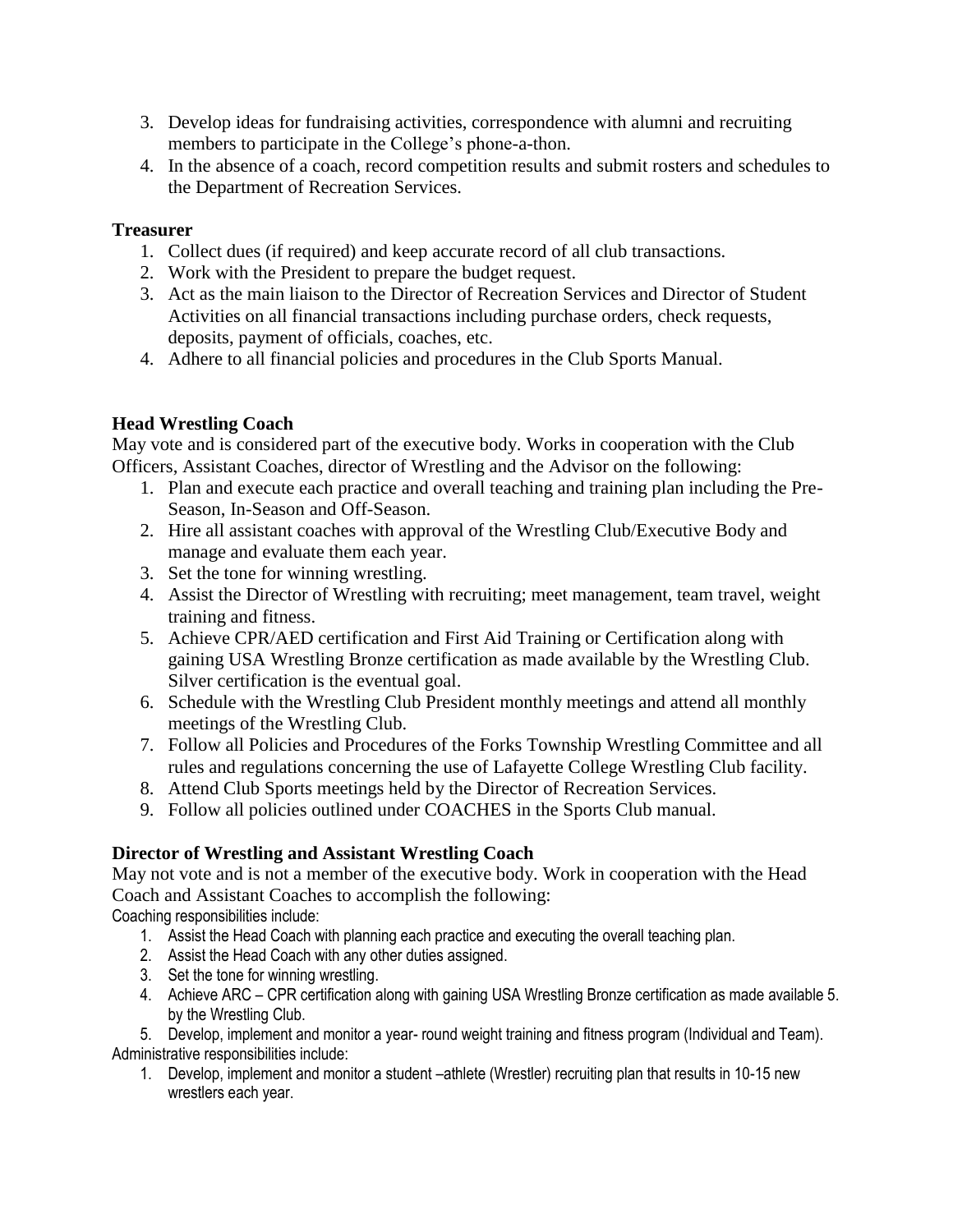- 2. Handle all scheduling, contracts, team travel arrangements, budget management and proposals, equipment and uniforms (cleaning, ordering and inventory), event management (work orders, promotions, advertisements, hospitality, set-up and breakdown, broadcasts and sports media which includes promotions, hospitality and maintaining individual and team records, the website and reporting of results. Work in conjunction with the Wrestling Club Treasurer and Secretary on all these items.
- 3. Act as the Easton PAL Athletic Director and promote the Forks of the Delaware Wrestling Club to be held at the Forks – Lafayette College Wrestling facility.
- 4. Follow all Policies and Procedures of the Forks Township Wrestling Committee and all rules and regulations concerning the use of Lafayette College Wrestling Club facility.
- 5. Attend Club Sports meetings held by the Director of Recreation Services.
- 6. Follow all policies outlined under COACHES in the Sports Club manual.

### **Assistant Coaches**

Work in cooperation with the Head Coach on items 1-7 and execute the following specific responsibilities:

- 1. Assist the Head Coach with planning each practice and executing the overall teaching plan along with the year-round training program.
- 2. Assist the Director of Wrestling with recruiting; meet management, team travel, weight training and fitness.
- 3. Assist the Head Coach with any other duties assigned.
- 4. Set the tone for winning wrestling.
- 5. Achieve CPR/AED certification and First Aid Training or Certification along with gaining USA Wrestling Bronze certification as made available by the Wrestling Club. Silver certification is the eventual goal.
- 6. Follow all Policies and Procedures of the Forks Township Wrestling Committee and all rules and regulations concerning the use of Lafayette College Wrestling Club facility.
- 7. Attend Club Sports meetings held by the Director of Recreation Services.
- 8. Follow all policies outlined under COACHES in the Sports Club manual.

## **Chairman of the Friends of Lafayette College Wrestling**\*

This elected member by the Executive Body is an alumnus who represents the Friends of Lafayette College Wrestling.

### **Members at Large** (2) \*

These appointed members, one a student member of the Wrestling Club will be appointed by the Club President, and one who is an alumnus, parent or friend of the Lafayette College will be appointed by the Chairman of the Friends of Lafayette College Wrestling, will serve as members-at-large.

### **Article V ---- Friends of Lafayette College Wrestling**

This is a support group of the Lafayette College Wrestling Club that is to enhance the purpose of the wrestling club as outlined in Article I – Purpose. Members are comprised of alumni, parents and friends and are members of the Lafayette College Wrestling Club. The Chairman, an alumnus, and the member at-large, an alumnus, parent, student or friend, are elected/appointed by the expiring Executive Body/Chairman (and serve three year terms) from recommendations by the Friends of Lafayette College Wrestling. The standing committees and their members are appointed by the Chairman as follows: